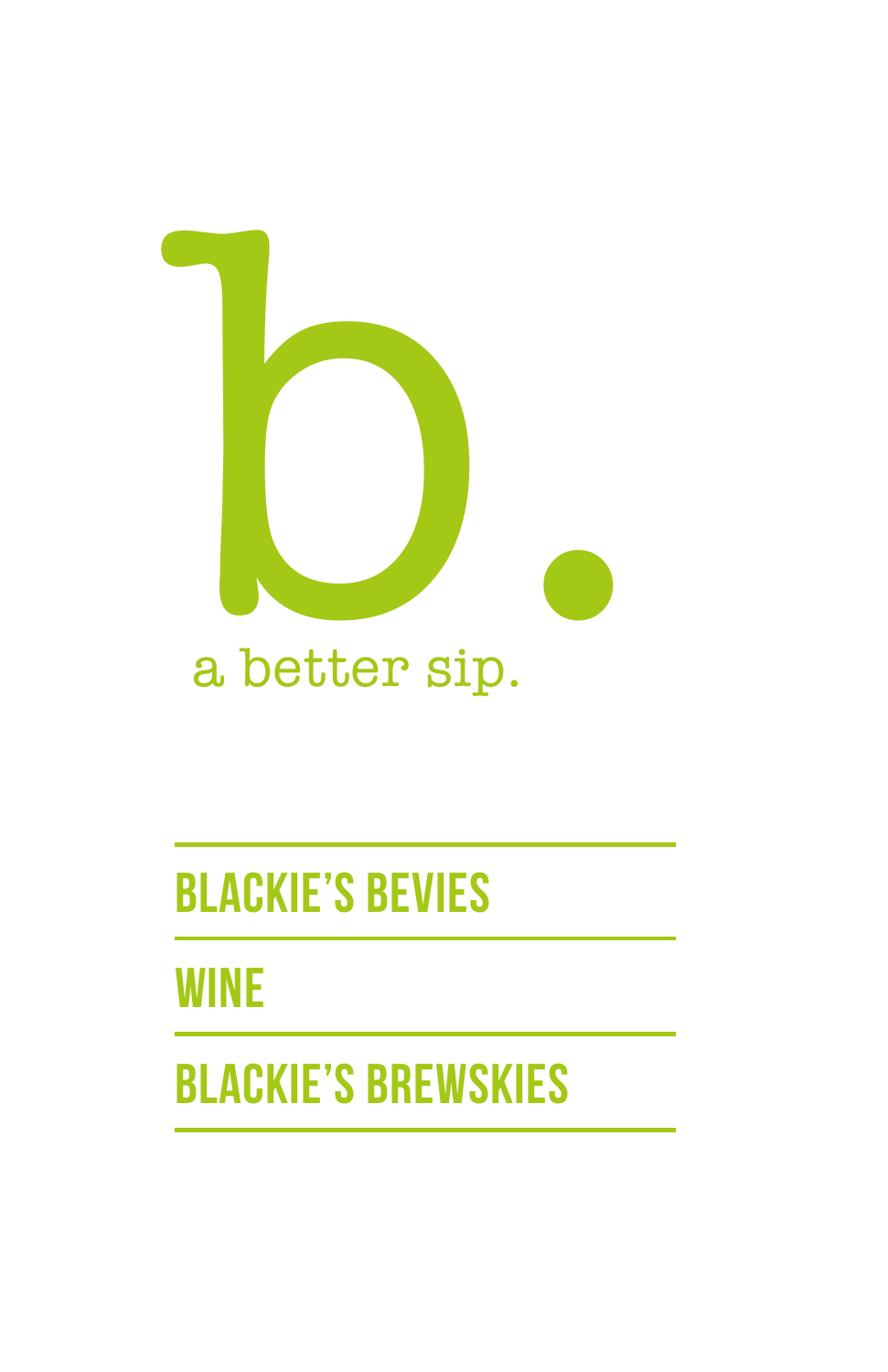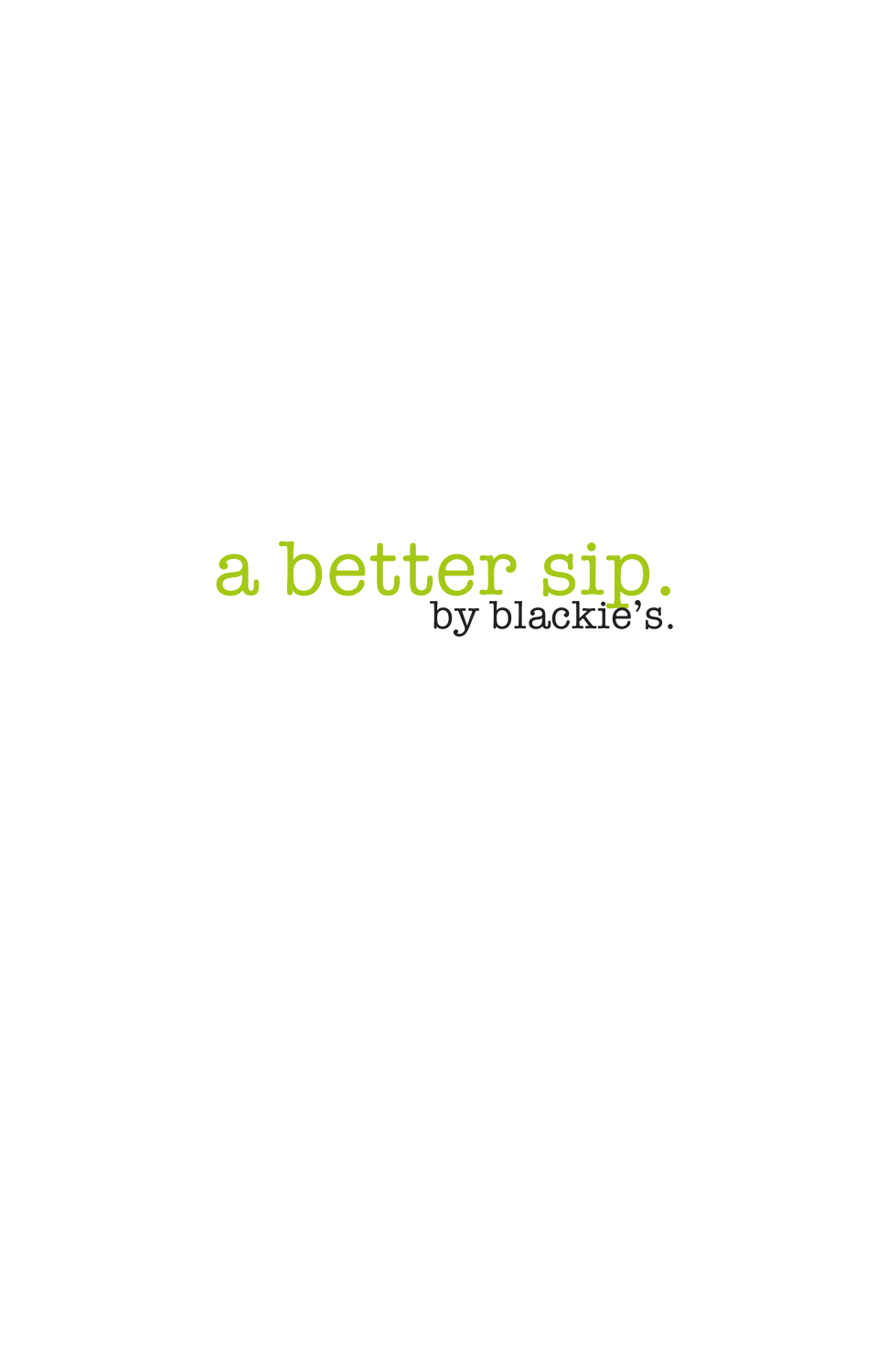# b. thirsty.

#### **Blackie's Pair**

absolut pears | st. germain | fresh lemon juice | simple syrup | 12

#### **Comet & Cupid**

tito's handmade vodka | pierre ferrand dry curacao | allspice dram | cranberry juice | house-made lime cordial | 11

#### **SeEd/Leaf Margarita**

olmeca altos plata tequila | cilantro-coriander syrup | pierre ferrand dry curacao | pimm's no. 1 | fresh lime juice | 12

#### **Carrot King**

buffalo trace bourbon | clement rhum blanc agricole | fresh carrot & pineapple juice | ginger syrup | house-made lime cordial | 13

#### **Obsidian**

beefeater gin | meletti amaro | blackberry liqueur | fresh lemon juice | prosecco | squid ink | absinthe (optional) | 13

#### **Apples In Stereo**

applejack brandy | rittenhouse rye whiskey | st. george pear brandy | grenadine | fresh lime juice | 11

#### **Frosty Bird**

hamilton 86 rum | smith & cross Jamaican rum | averna | cardamom syrup | pineapple juice | house-made lime cordial | 12

#### **Red Ryder Sour**

rittenhouse rye whiskey | becherovka | cinnamon syrup | fresh lemon juice | red wine float | 12

#### **Coquito**

house rum blend | coconut | condensed milk | cinnamon | nutmeg | vanilla | 10

**Rotating House Punch** (ask your server) seasonal riffs on staff favorites | 9

#### **sangria**

our house secret recipe for both red and white | get one for yourself or a pitcher to share | glass 11 | pitcher 33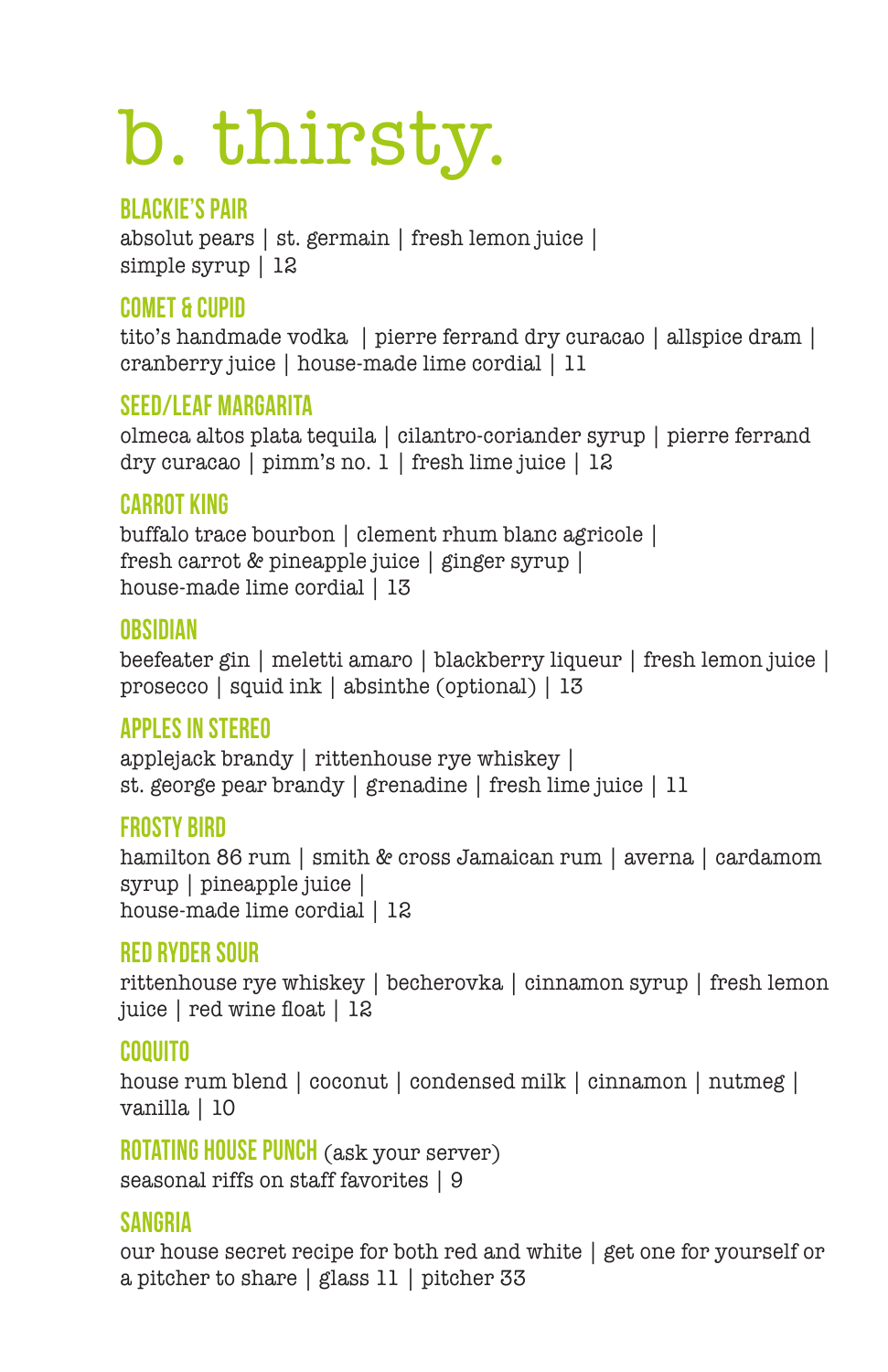# WHITES **glass** / bottle

**gooseneck prosecco - veneto, italy** fresh citrus | ripe apricot | fruit forward | 8/24

**gooseneck sauvignon blanc - new zealand**  ripe stone fruit | pink grapefruit | bright acidity | 8/24

**casalini pinot grigio - friuli, italy** lemon zest | light body | bright acidity | 8/24

**raeburn chardonnay - russian river, california**  full body | ripe pear | green apple | vanilla | toasted oak | 8/24

**Sea Sun Chardonnay by Caymus Santa Barbara, California**  mango| toasted oak| lemon curd| vanilla | 11/33

# **REDS.**

glass / bottle

**terrazas del los andes malbec - argentina** black cherry | caramel | vanilla | 8/24

**pebble lane pinot noir - california**  ripe plum | red cherry | light body | 8/24

**landmark overlook pinot noir - santa barbara, california** ripe red cherry | strawberry | vanilla | soft tannins | 12/36

**Z. Alexandre Brown Uncaged Red Blend North Coast, California** black cherry | milk chocolate| toasted oak | 10/30

**The Pessimist by Daou Paso Robles, California** black cherry | tobacco | blueberry | long finish | 11/33

**Lyeth Cabernet Sauvignon California** black cherry | ripe blueberry | cocoa | long finish | 10/30

**Freak Show Cabernet Lodi, California**  ripe black fruit | baking spice | moderate tannins | long finish | 10/30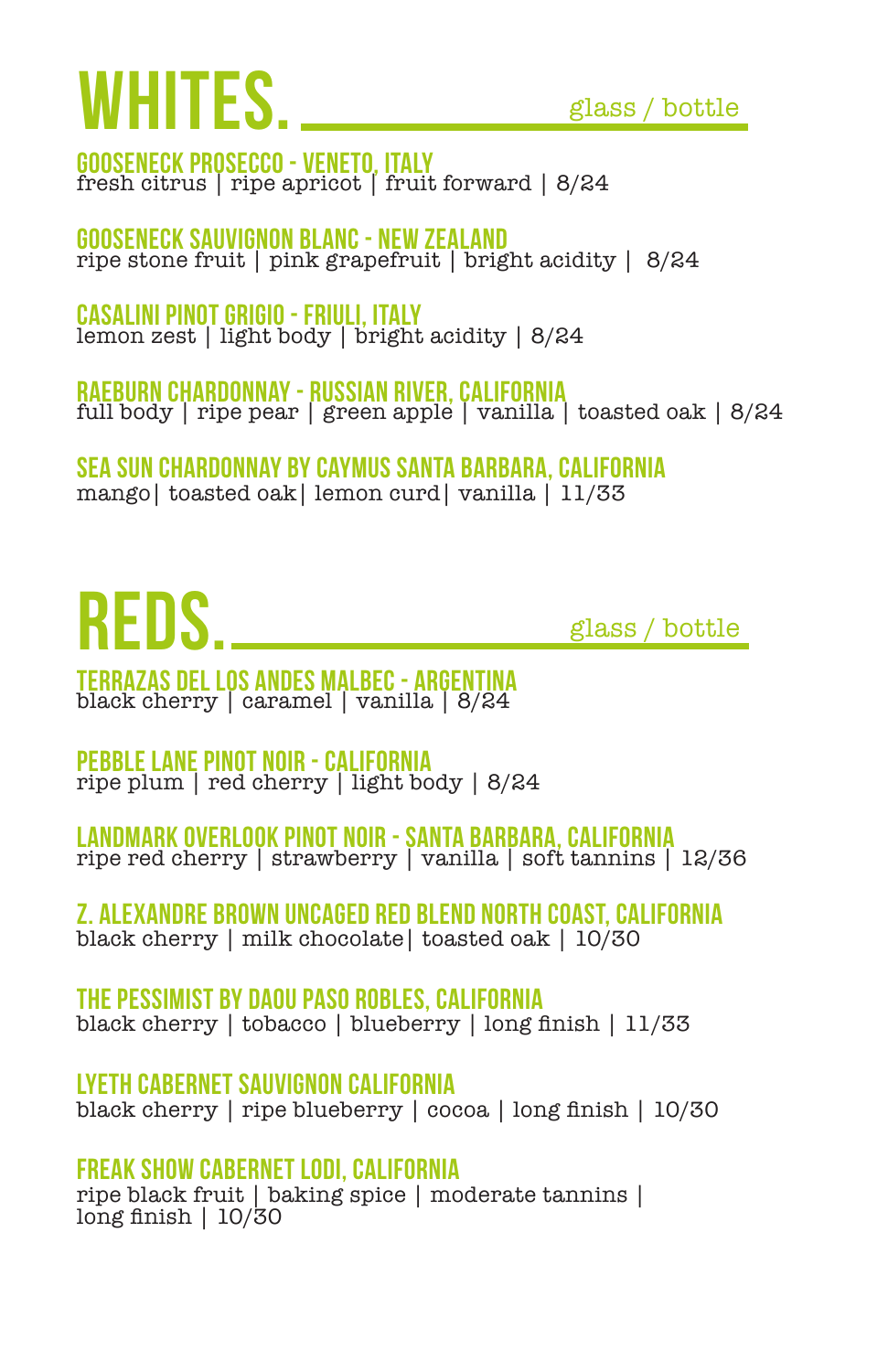# **BLACKIE'S BREWSKIES**

## **DRAFTS.**

**Sierra Nevada Hazy Little Thing IPA | California**

6.7% | 6.50

**Otter Creek Free Flow IPA | Vermont** 6.0% | 6.50

**Blue Moon Belgian-Style Wheat | Colorado** 5.4% | 6.50

**Narragansett American Lager | Rhode Island** 5% | 5.00

**Crispin Rose Cider | California** 5% | 6.50 | gf

**Harpoon & Blackie's 181 Nut Brown Ale | Massachusetts**  6.3% | 7.50

**Harpoon IPA | Massachusetts** 5.9% | 6.00

**Harpoon Seasonal | Massachusetts** rotating | 6.00

**Sam Adams Boston Lager | Massachusetts** 4.7% | 6.50

**Sam Adams Seasonal | Massachusetts** rotating | 6.50

**Foolproof Raincloud Porter | Rhode Island**  5.5% | 6.00

**Blackie's Pick** ask your server what we are pouring today!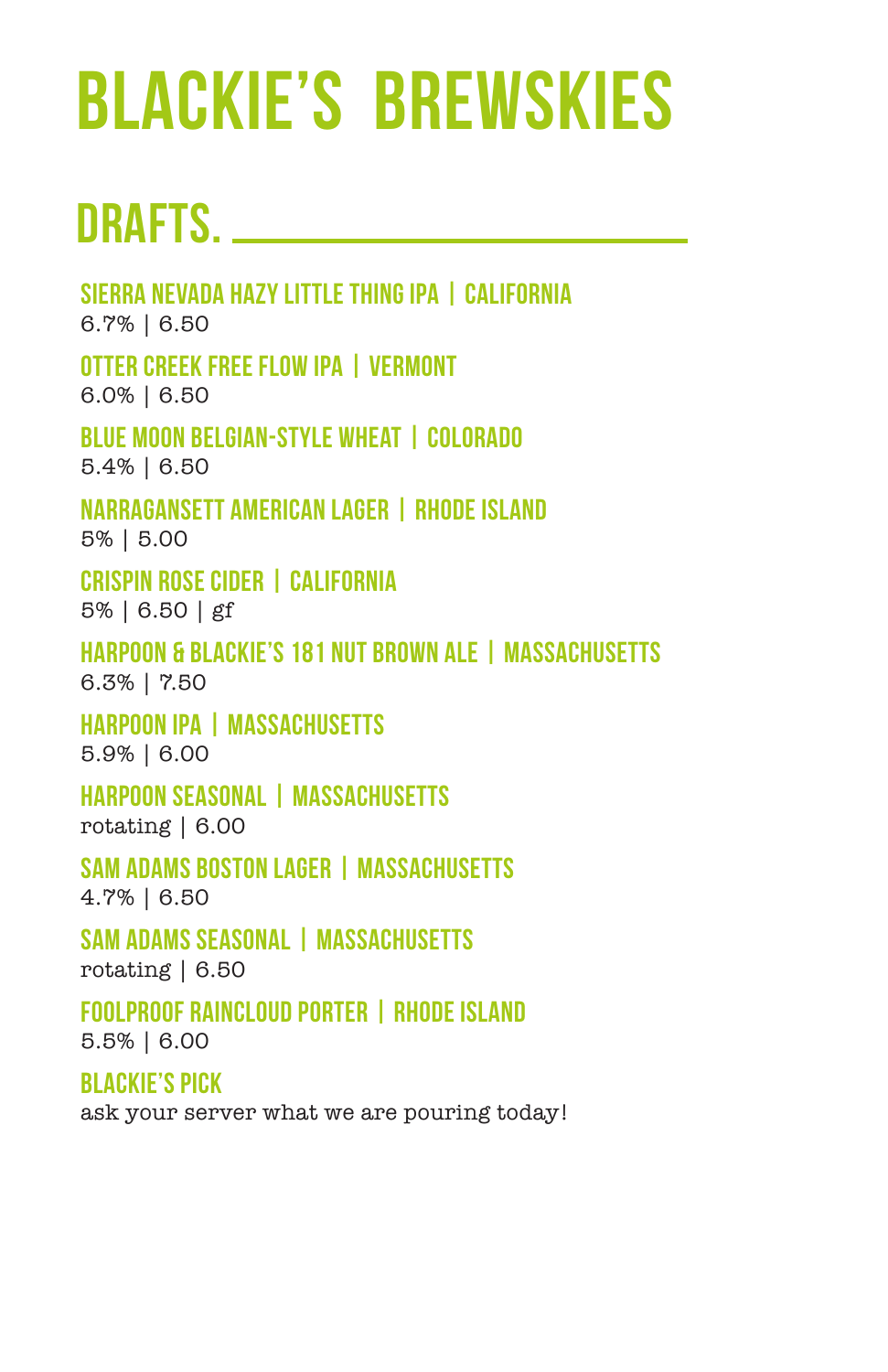# **BOTTLES**

## **ALES.**

**new belgium fat tire | colorado** 

5.2% | 6.50

**castle island candlepin hoppy session ale | massachusetts**  16 oz. | 4.4% | 7.50

**whaler's the rise american pale ale | rhode island** 5.5% | 6.50

**founder's all day session ipa | michigan** 19.2 oz. | 4.7% | 6.50

**lagunitas ipa | california** 6.2% | 6.50

**newport craft blueberry ale | rhode island** 4.6% | 6.50

**dogfish head seaquench session sour ale | delaware** 4.9% | 7.00

### **lager.**

**stella artois pilsner lager| belgium** 4.9% | 6.50 **sam adams boston lager | MASSACHUSETTS**  4.7% | 6.50

**pabst blue ribbon American lager | california** 16 oz. | 4.7% | 5.00

## **STOUTS & porters.**

**GUINNESS IRISH DRY STOUT | IRELAND** 

4.2% | 14.9oz | 7.00

**duclaw sweet baby jesus chocolate peanut btr. porter | mARYLAND** 6.2 % | 7.00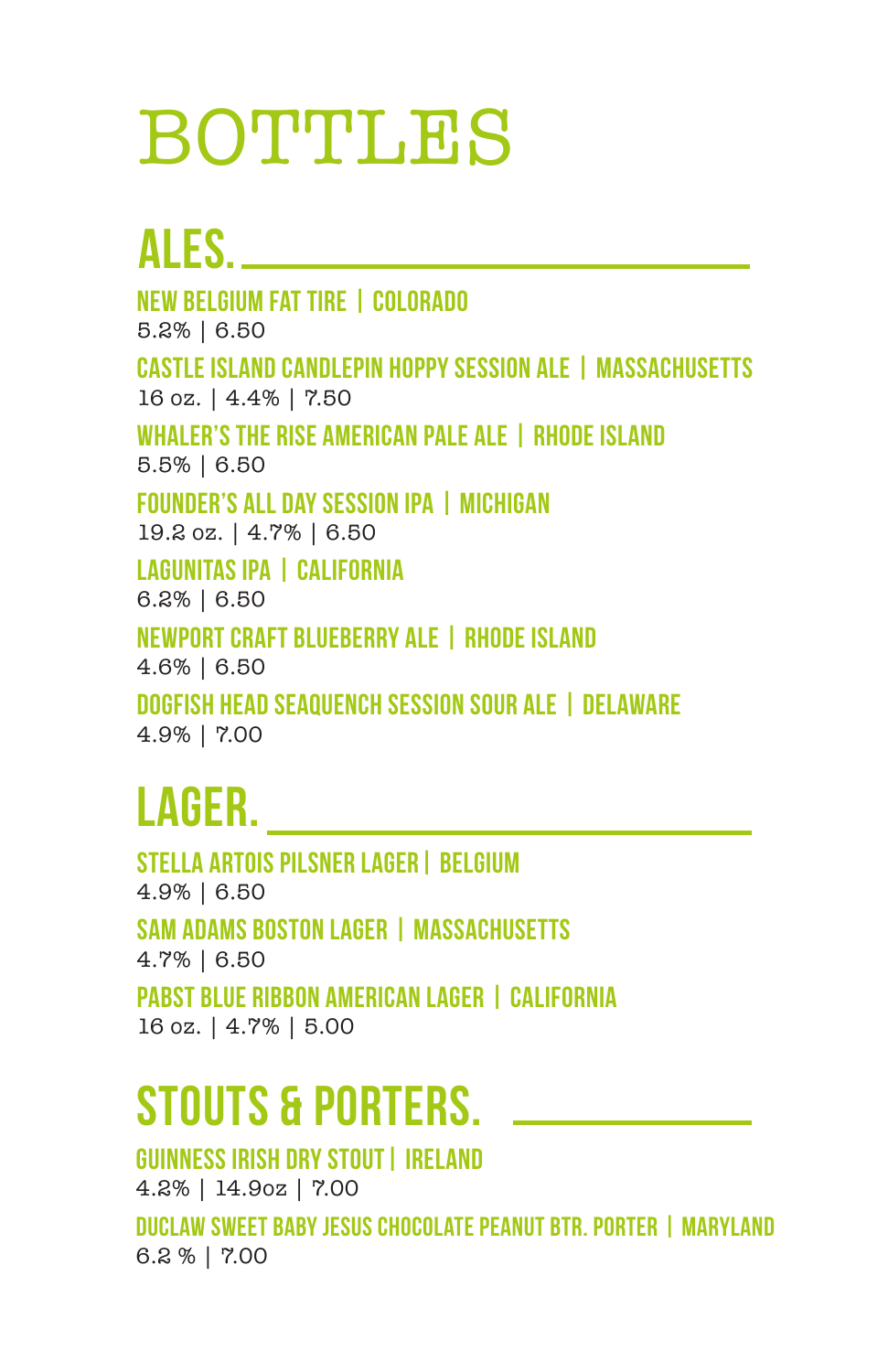**gose.**

**left hand wheels gose round lemon & raspberry | colorado**  4.4% | 7.50

### **cider, teas & soda. Gluten free.**

**angry orchard cider | new york**  5.5% | 6.50

**wild leaf craft black tea lemon & honeysuckle | massachusetts**  4.5% | 6.50

**Bravazzi hard italian blood orange soda | missouri** 

4.2% | 6.50

**DOWNEAST ORIGINAL UNFILTERED CIDER | massachusetts** 5.1% | GF | 8.50

**crook & marker blackberry lime**  4% | organic | vegan | zero sugar | 8.25

### **Gluten free.**

**new grist pilsner| wisconsin** 5.1% | 7.00

### **USUAL SUSPECTS.**

COORS LIGHT | 4.50 BUDWEISER | 4.50 BUD LIGHT | 4.50 MILLER LITE | 4.50 MICHELOB ULTRA | 5.50 CORONA | 6.50 CORONA LIGHT | 6.50 HEINEKEN 00 (N/A) | 6.50